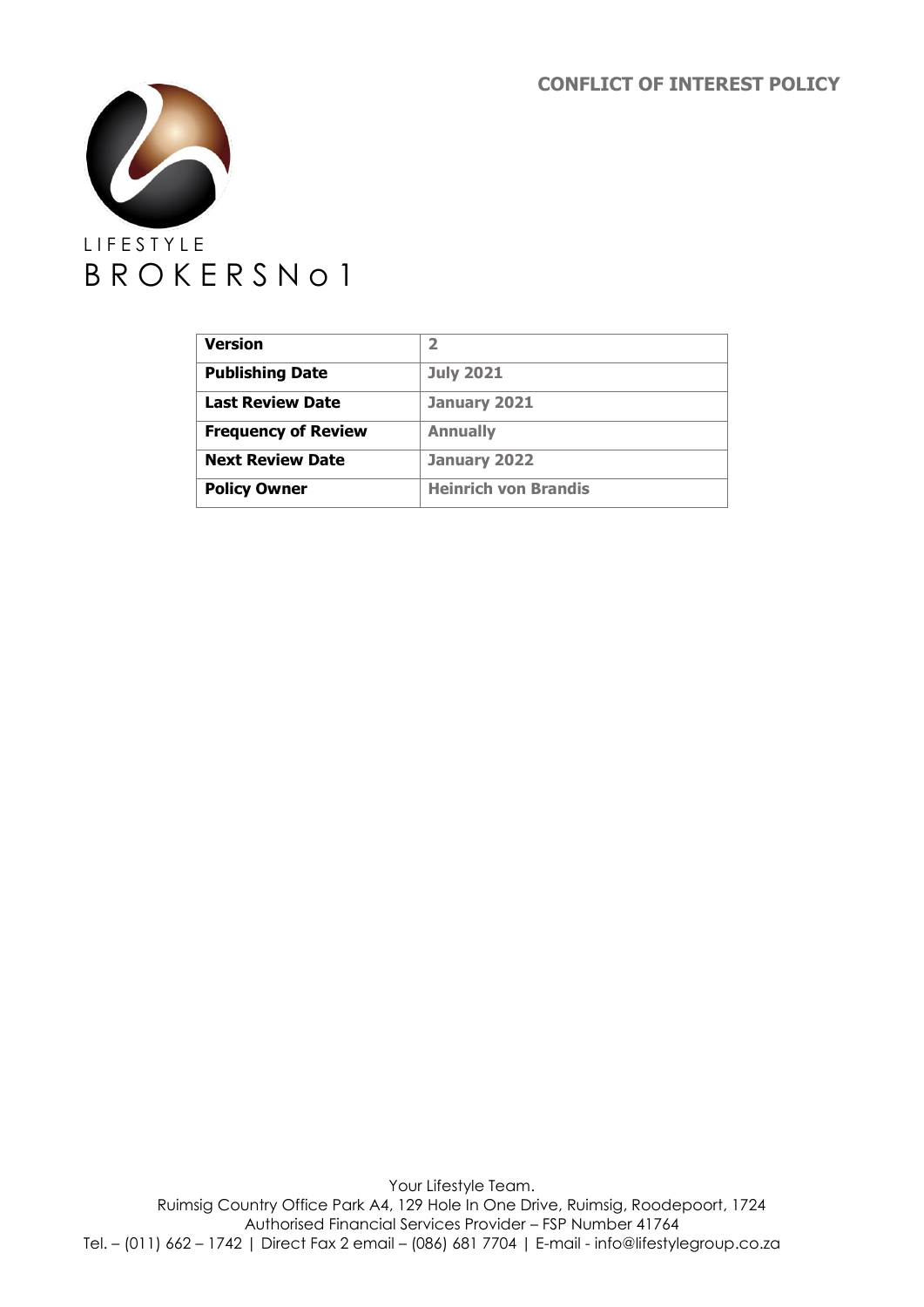## **1. DEFINTIONS**

#### 1.1. Conflict of Interest –

Means any situation in which a provider or a representative has an actual or potential interest that may, in rendering a financial service to a client:

- influence the objective performance of his, her or its obligations to that client; or
- prevent a provider or representative from rendering an unbiased and fair financial service to that client, or from acting in the interest of that client,
- including but not limited to:
	- o a financial interest;
	- o an ownership interest;
	- $\circ$  any relationship with a third party.
- 1.2. Financial Interest –

Means any cash, cash equivalent, voucher, gift, service, advantage, benefit, discount, domestic or foreign travel, hospitality, accommodation, sponsorship, other incentive or valuable consideration, other than:

- an ownership interest;
- training, that is not exclusively available to a selected group of providers or representatives, on:
	- o products and legal matters relating to those products;
	- o general financial and industry information;
	- o specialised technological systems of a third party necessary for the rendering of a financial service, but excluding travel and accommodation associated with that training.
- a recognised qualifying enterprise development contribution to a qualifying beneficiary by a provider that is a measured entity.

#### 1.3. Immaterial Financial Interest means –

Means any financial interest with a determinable monetary value, the aggregate of which does not exceed R1 000 in any calendar year from the same third party in that calendar year received by:

- a provider who is a sole proprietor; or
- a representative for that representative's direct benefit;
- a provider, who for its benefit or that of some or all of its representatives, aggregates the immaterial financial interest paid to its representatives.
- 1.4. Ownership Interest –

Means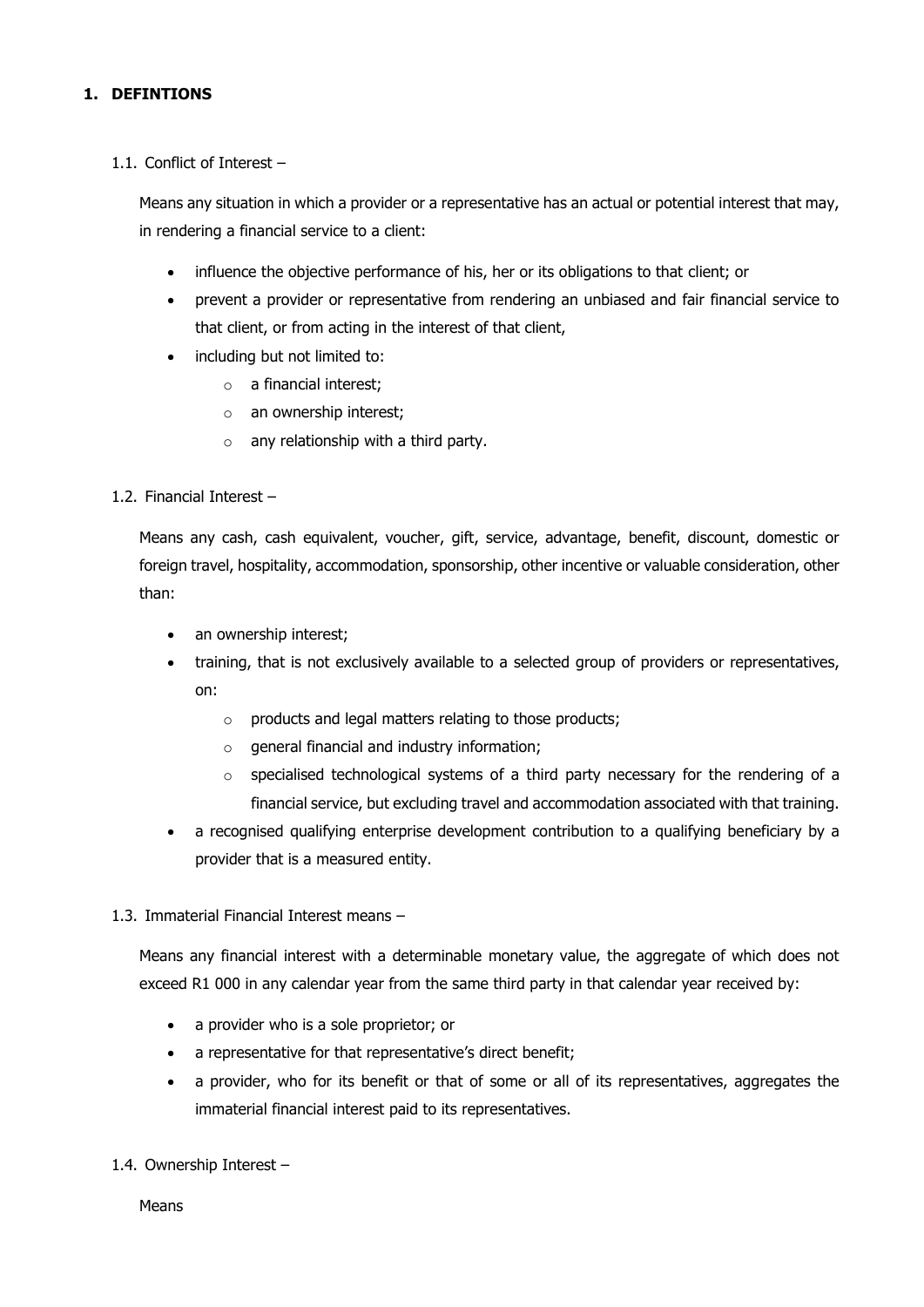- any equity or proprietary interest, for which fair value was paid by the owner at the time of acquisition, other than equity or a proprietary interest held as an approved nominee on behalf of another person, and
- includes any dividend, profit share or similar benefit derived from that equity or ownership interest.
- 1.5. Third Party –

Means:

- a product supplier;
- another provider;
- an associate of a product supplier or a provider;
- a distribution channel;
- any person who in terms of an agreement or arrangement with a person referred to above provides a financial interest to a provider or its representatives.

#### 1.6. Associate –

Means:

- in relation to a natural person:
	- $\circ$  a person who is recognised in law or the tenets of religion as the spouse, life partner, or civil union partner of that person
	- $\circ$  a child of that person, including a stepchild, adopted child and a child born out of wedlock
	- $\circ$  a parent or stepparent of that person
	- $\circ$  a person in respect of which that person is recognised in law or appointed by a Court as the person legally responsible for managing the affairs of or meeting the daily care needs of the first mentioned person
	- $\circ$  a person who is a spouse, life partner or civil union partner of a person referred to above
	- $\circ$  a person who is in a commercial partnership with that person
- in relation to a juristic person:
	- o which is a company, means any subsidiary or holding company of that company, any other subsidiary of that holding company and any other company of which that holding company is a subsidiary
	- $\circ$  which is a close corporation registered under the Close Corporations Act, means any member thereof as defined in section1 of that Act
	- o which is not a company or a closed corporation, means another juristic person which would have been a subsidiary or holding company of the first-mentioned juristic person:
	- o had such first-mentioned juristic person been a company, or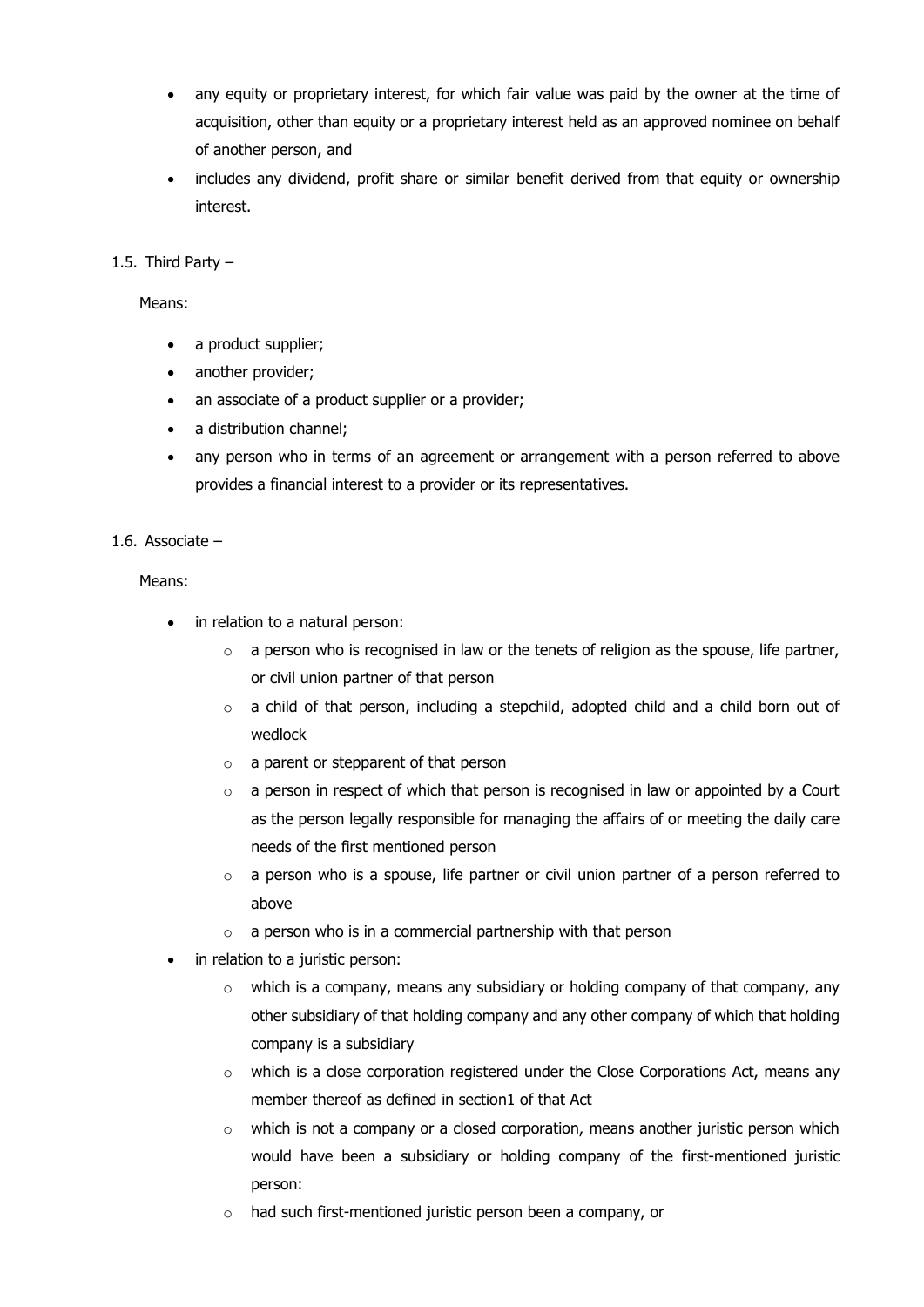- o in the case where that other person, too, is not a company, had both the firstmentioned juristic person and that other person been a company
- $\circ$  means any person in accordance with whose directions or instructions the board of director of or, in the case where such juristic person is not a company, the governing body of such juristic person is accustomed to act.
- in relation to any person:
	- $\circ$  means any juristic person of which the board of directors or, in the case where such juristic person is not a company, of which the governing body is accustomed to act in accordance with the directions or instructions of the person first-mentioned in this paragraph
	- o includes any trust controlled or administered by that person.

#### 1.7. Distribution Channel –

#### Means:

- any arrangement between a product supplier of any of its associates and one or more providers or any of its associates in terms of which arrangement any support or service is provided to the provider or providers in rendering a financial service to a client
- any arrangement between two or more providers or any of their associates, which arrangement facilitates, supports or enhances a relationship between the provider or providers and a product supplier
- any arrangement between two or more product suppliers or any of their associates, which arrangement facilitates, supports or enhances a relationship between a provider or providers and a product supplier.

## **2. PURPOSE OF A CONFLICT OF INTEREST MANAGEMENT POLICY**

In terms of Section 3A (2) of the General Code of Conduct, an FSP must adopt, maintain and implement a Conflict of Interest policy which complies with the provisions of the Financial Advisory and Intermediary Services Act, 37 of 2002; whereby the FSP and representative must avoid, and where this is not possible, mitigate any conflict of interest between the FSP and a client, or a representative and a client.

**LIFESTYLE BROKERS NO. 1** is committed towards acting within the best interests of our clients and to avoid all conflict of interests in relation to the provision of financial services. Where we are unable to avoid a conflict of interest, we will take all necessary precautions to ensure that any actual or potential conflict of interest is mitigated and adequately disclosed to our clients.

In order to ensure the continued demonstration of our commitment, management has adopted a Conflict of Interest Policy to provide for the effective management of any actual or potential conflicts of interest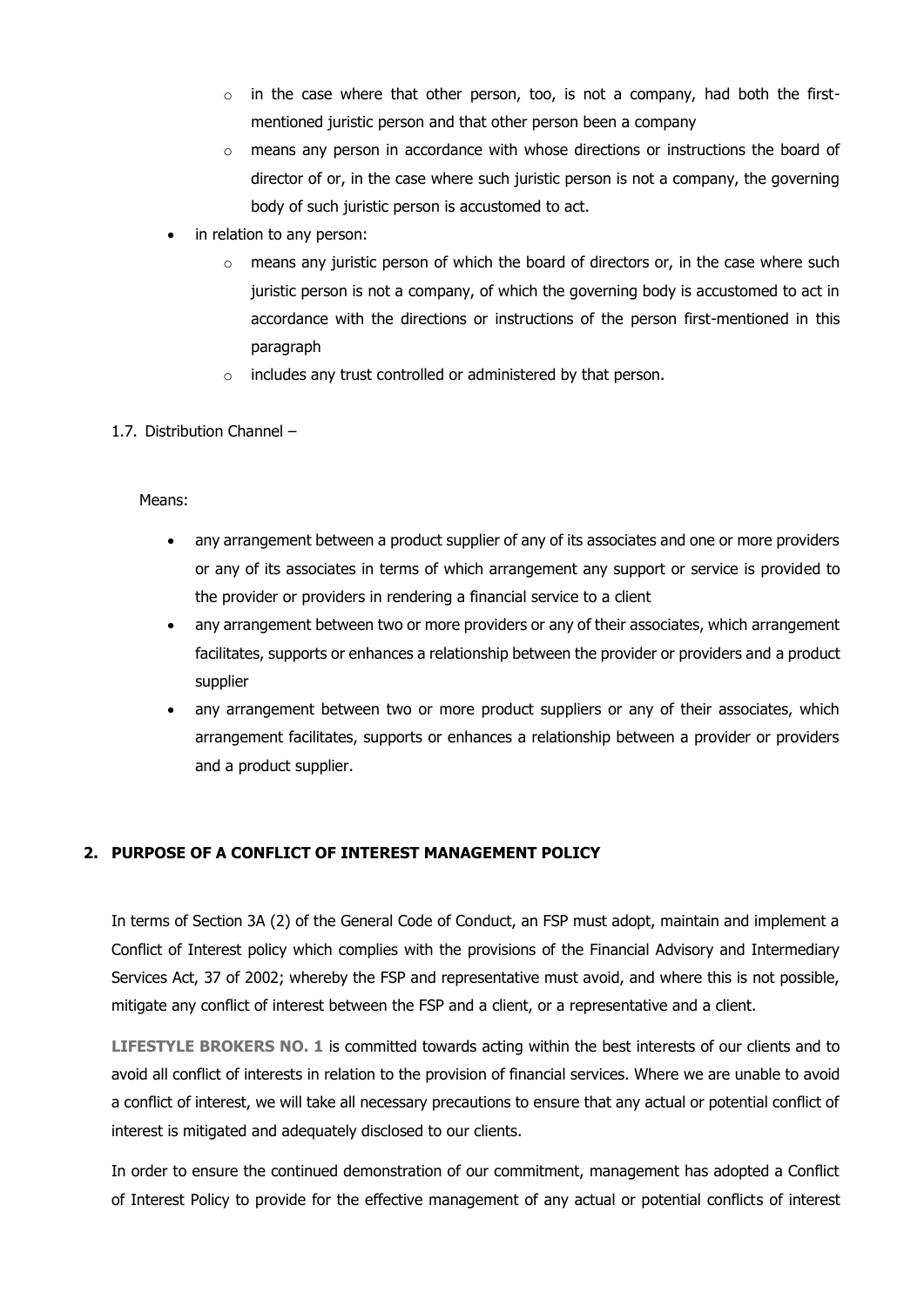that may arise wholly or partially, in relation to the provision of financial services and further commit to ensuring that all staff of the FSP are adequately and appropriately trained on the content of this policy, on a regular basis.

The purpose of the Conflict of Interest Policy is to:

- establish internal controls and mechanisms towards the identification of conflicts of interest;
- establish measures to avoid conflicts of interest, and where avoidance is not possible, to provide the reasons therefore;
- establish measures to ensure that any unavoidable conflicts of interest are mitigated;
- establish measures to ensure the proper disclosure of any conflicts of interest;
- communicate the consequences of non-compliance with the policy.

## **3. IDENTIFYING A CONFLICT OF INTEREST**

The primary responsibility for the identification of a conflict of interest rests with the representatives, employees and individual members of the executive management team **LIFESTYLE BROKERS NO. 1**.

Throughout the process of rendering a financial service to a client, a representative must apply his or her mind to answering the following questions:

- **Is there any situation that exists that influences the objective performance of my obligations to my client?**
- **Is there any situation that exists that prevents me from rendering an unbiased and fair financial service to my client?**
- **Is there any situation that exists that prevents me from acting in the best interest of my client?**

If the answer to all three questions is "no", then there is no conflict of interest associated with the financial service and the representative may proceed.

If the answer to any one of the three questions is "yes", the representative must proceed to answer the following additional questions:

- **Is the situation caused as a result of an actual or potential relationship with a third party?**
- **Is the situation caused by an actual or potential financial or ownership interest?**

If the answer to any one of these questions is "yes", an actual or potential conflict of interest will have been identified.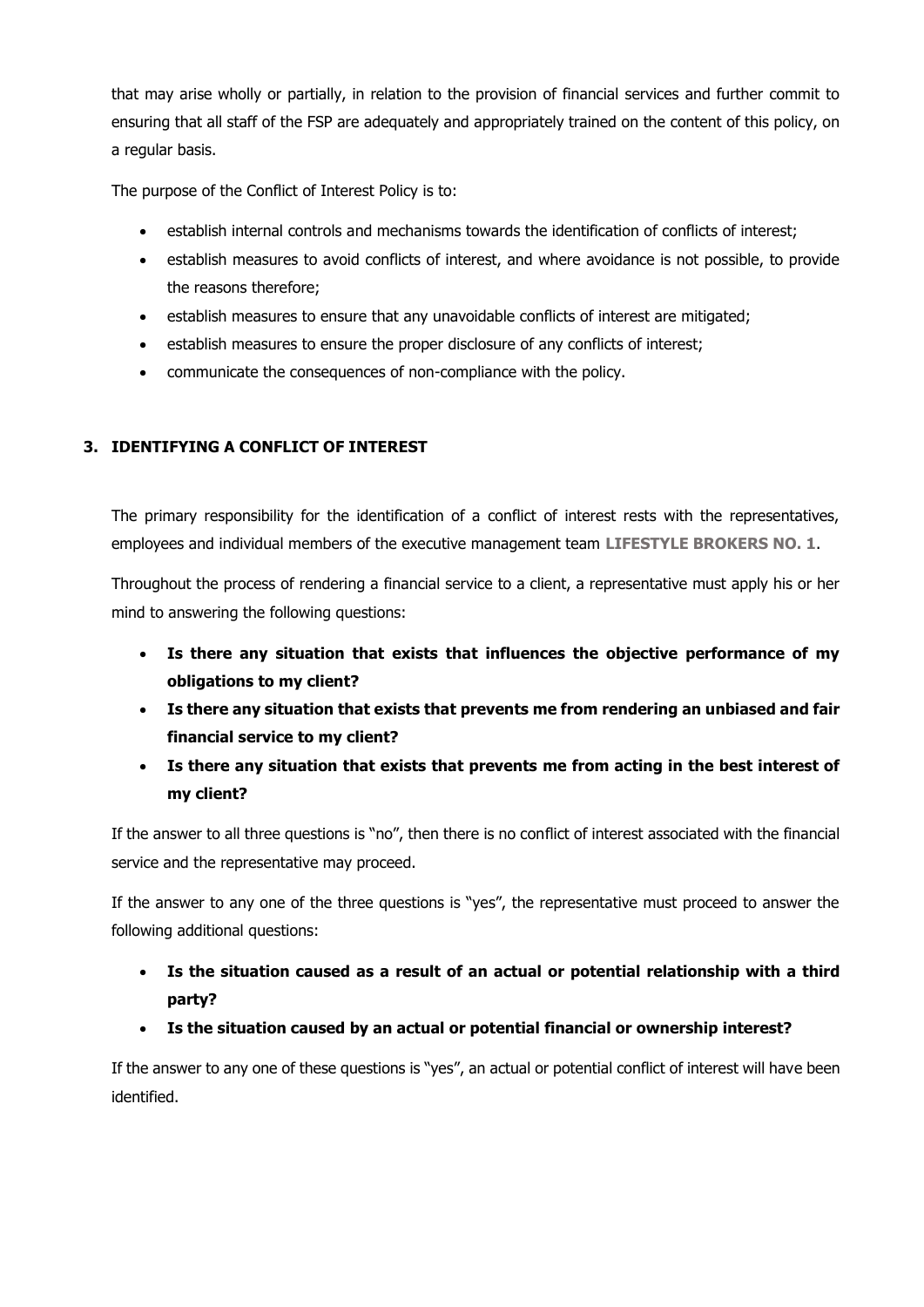## **4. FURTHER GUIDANCE ON IDENTIFYING CONFLICTS OF INTEREST**

The definition of a Conflict of Interest incorporates the following terminology:

It is generally understood that the word "objective" refers to a situation where an individual's personal feelings or opinions are completely removed from the equation. The "objective performance" of an FSP or representative's obligations therefore implies a situation where financial services are rendered without any untoward influences.

Subject to section 3A (1)(c) of the General Code of Conduct, the FSP and its representatives may only receive or offer the following "financial interest" from or to a "third party":

- Regulated commission authorised under the Short-term Insurance Act;
- Fees authorised under the Short-term Insurance Act, if those fees are reasonably commensurate to a service being rendered and are:
	- $\circ$  specifically agreed to by a client in writing; and
	- $\circ$  may be stopped at the discretion of that client
- an immaterial financial interest, which does not exceed R1 000-00 per representative, per annum;

The FSP will not offer any financial interest to its representatives for:

- giving preference to the quantity of business secured for the FSP to the exclusion of the quality of the service rendered to clients; or
- giving preference to a specific product supplier, where a representative may recommend more than one product supplier to a client; or
- giving preference to a specific product of a product supplier, where a representative may recommend more than one product of that product supplier to a client.

# **5. INTERNAL CONTROLS TO IDENTIFY CONFLICTS OF INTEREST**

I AM SURE FINANCIAL SERVICES has implemented the following internal controls to identify actual or potential conflicts of interest that may arise.

- The executive management team of the FSP conducts annual reviews on all contracts held with third parties in order to assess whether the contractual relationship in any way influences the FSP's:
	- o objective performance towards its clients
	- o ability to render fair and unbiased financial services towards its clients
	- $\circ$  ability to act in the best interest of the client
- The executive management team of the FSP conducts annual reviews on all relationships where an ownership interest exists between the FSP and a third party. The purpose of the review is to assess whether the relationship in any way influences the FSP's objective performance towards its clients.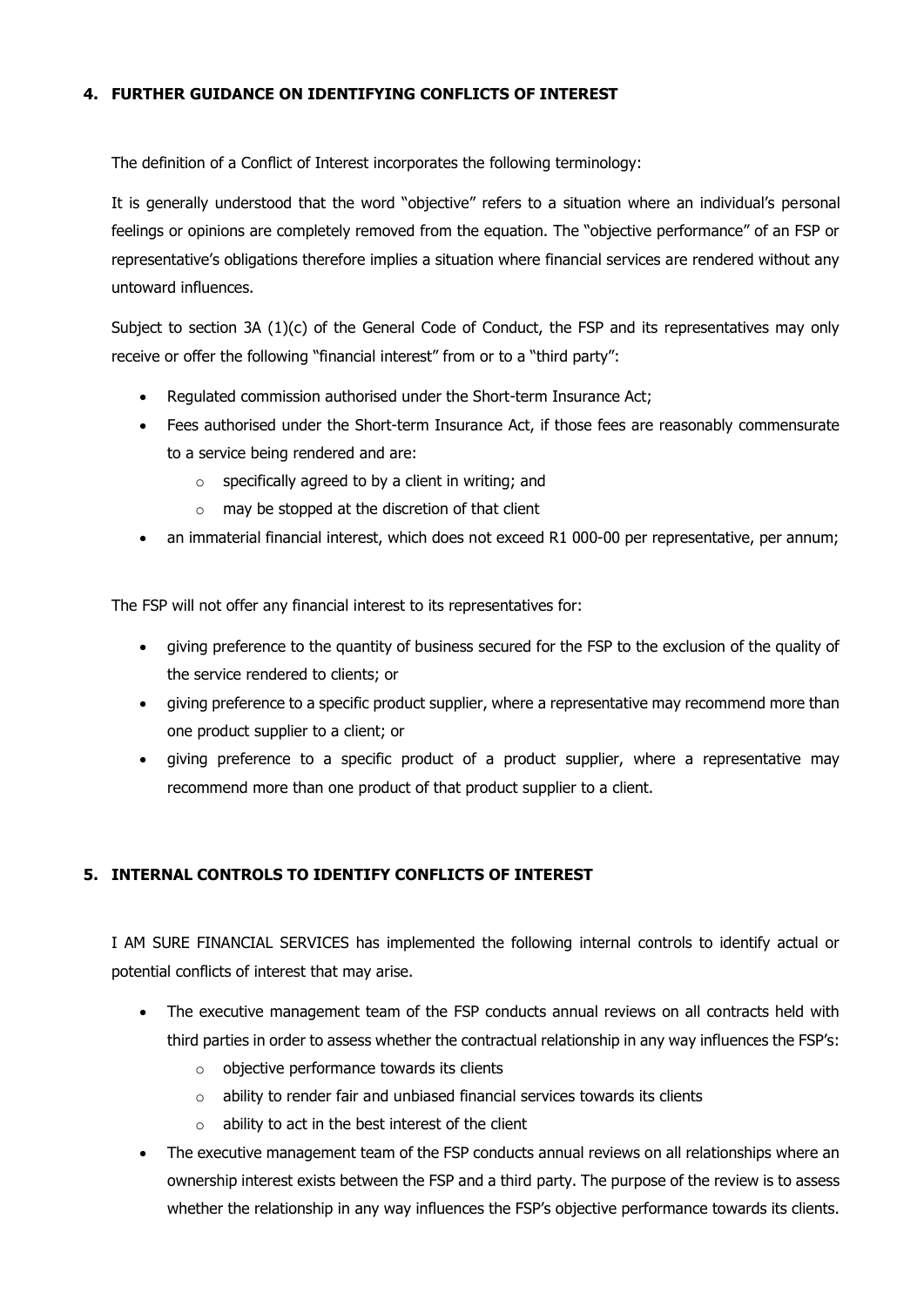- Conflict of Interest Declarations are signed by all relevant personnel on an annual basis. The purpose of collecting Conflict of Interest Declarations is to assist the FSP and the appointed Compliance Officer to identify actual or potential conflicts of interest.
- A list of the FSP's associates, third parties in which the FSP holds an ownership interest and third parties who hold an ownership interest in I AM SURE FINANCIAL SERVICES is attached as an annexure hereto. The list is reviewed on an annual basis.
- The FSP maintains an Incentives Register. No Representative or Key Individual may receive an immaterial interest which is over R1 000-00 per annum. The Incentives Register is kept in the FSP's Compliance Manual
- All relevant personnel (Key Individuals and Representatives) are required to immediately disclose in writing to the governing body of the FSP and the FSP's Compliance Officer, any actual or potential conflicts of interest as soon as they become aware of such situation.

# **6. AVOIDING AND MITIGATING A CONFLICT OF INTEREST**

Once an actual or potential conflict of interest has been identified, the following procedures will be followed in order to determine whether the conflict of interest is avoidable:

- The executive management team of I AM SURE FINANCIAL SERVICES will convene and evaluate the actual or potential conflict of interest in an open and honest manner.
- All information that's led up to and resulting in, or causing the actual or potential conflict of interest will be disclosed to the executive management team and the Compliance Officer.
- The executive management team will apply its mind and determine by way of majority vote whether the FSP is in a position to avoid the actual or potential conflict of interest.
- During the evaluation process, the executive management team will consider the following possible outcomes prior to a finding in favour of unavoidability:
	- o The possible negative impact it will have on the FSP's clients where the actual or potential conflict of interest is deemed to be unavoidable.
	- $\circ$  The possible negative impact it will have on the integrity of the financial services industry where the actual or potential conflict of interest is deemed to be unavoidable.
- Where the executive management team has determined that the actual or potential conflict of interest is in fact **avoidable**, the following processes will be followed:
	- $\circ$  The executive management team will remove the underlying cause or situation that results in the actual or potential conflict of interest as soon as reasonably possible.
	- o Any immediate negative impact or prejudice towards clients pending the removal of the actual or potential conflict of interest will be kept to a minimum.
	- o The reasons why the actual or potential conflict of interest was determined to be avoidable will be recorded in the Compliance Manual.
- Similar circumstances that has led up to the actual or potential conflict of interest will be avoided in the future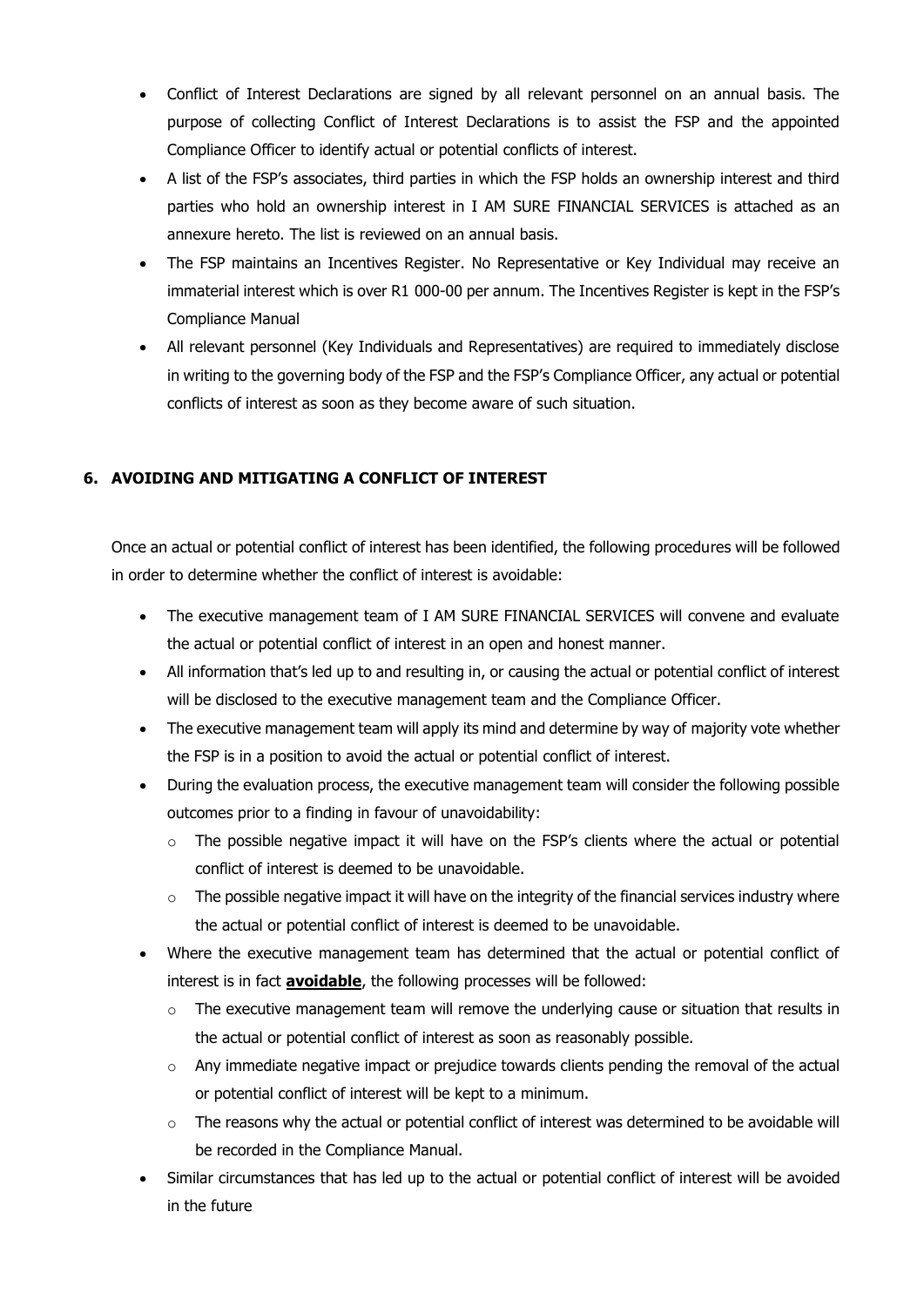- Where the executive management team has determined that the actual or potential conflict of interest is unavoidable, the following processes will be followed:
	- $\circ$  The executive management team and the Compliance Officer will convene and determine the measures that will be implemented in order to mitigate the actual or potential conflict of interest as far as reasonably possible.
	- $\circ$  The reasons why the actual or potential conflict of interest was considered to be unavoidable will be recorded in the Compliance Manual.
- Any measures implemented towards mitigating the actual or potential conflicts of interest will include the following arrangements:
	- o The status of whether the actual or potential conflicts of interest's is still deemed to be unavoidable shall be reassessed on a continuous basis.
	- $\circ$  Where a previously deemed unavoidable actual or potential conflicts of interest is subsequently deemed to be avoidable, such actual or potential conflict of interest shall immediately be avoided.
	- $\circ$  All representatives will be notified of any actual or potential conflicts of interest as well as the reasons for its unavoidability.
	- $\circ$  When rendering a financial service, a representative shall be required to disclose to the client in writing that an actual or potential conflict of interest exist.
	- o The FSP and / or the Compliance Officer shall report on the status of the actual or potential conflict of interest in the annual compliance report to be submitted to the Financial Sector Conduct Authority.

# **7. DISCLOSURE OF CONFLICTS OF INTEREST**

It is acknowledged that while disclosure alone will often not be enough, disclosure must be treated as an integral part of managing conflicts of interest. I AM SURE FINANCIAL SERVICES is therefore committed to ensure that clients are fully informed about actual or potential conflicts of interest in relation to the provision of financial services.

The FSP has adopted the following disclosure measures:

- The FSP shall always disclose the following:
	- $\circ$  Whether it directly or indirectly holds more than 10% of a relevant product supplier's shares, or has any equivalent substantial financial interest in the product supplier; and
	- $\circ$  during the preceding 12-month period received more than 30% of total remuneration, including commission, from a particular product supplier.
- The FSP shall disclose to a client any conflict of interest in respect of that client.
- The disclosure shall be made in writing at the earliest reasonable opportunity. The disclosure may be communicated by way of appropriate electronic media.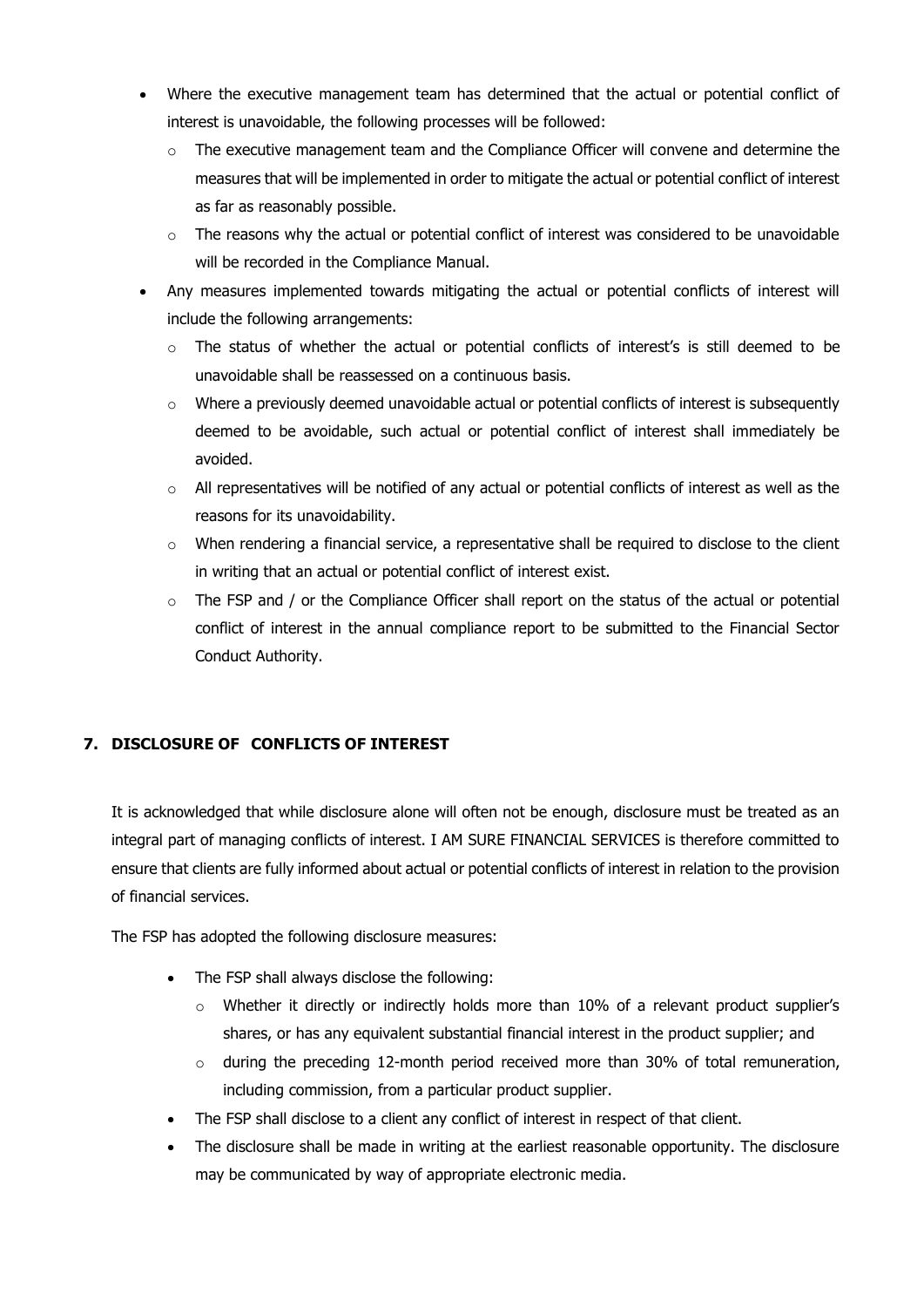- The disclosure shall include the nature of any relationship or arrangement with a third party that gives rise to a conflict of interest.
- The disclosure shall be made in sufficient detail to enable the client to understand the exact nature of the relationship or arrangement and the conflict of interest.
- The disclosure shall include the measures taken to avoid or mitigate the conflict.
- The disclosure shall include a reference to the FSP's Conflict of Interest Policy and how it may be accessed.

## **8. CONSEQUENCES OF NON-COMPLIANCE**

Where there is reason to believe that an employee or representative has failed to disclose an actual or potential conflict of interest via the proper communication channels, I AM SURE FINANCIAL SERVICES will proceed to investigate and take any appropriate steps it deems necessary to limit any financial prejudice that may be suffered by the FSP, its clients or any other third party.

Where an investigation concludes that an employee or representative of the FSP has indeed failed to disclose an actual or potential conflict of interest, the FSP shall immediately take appropriate disciplinary steps and corrective actions against such employee or representative. Any failure by an employee to comply with the Conflict of Interest Policy will be considered serious form of misconduct and a dismissible offence and shall accordingly be reported by the Compliance Officer to the Financial Sector Conduct Authority, either in the annual Compliance Report, or an Irregularity Report.

## **9. POLICY ADOPTION**

By signing this document, I authorise the organisation's approval and adoption of the processes and procedures outlined herein.

| <b>Name and Surname</b> | <b>Heinrich von Brandis</b> |
|-------------------------|-----------------------------|
| Capacity                | <b>Key Individual</b>       |
| <b>Signature</b>        |                             |
| <b>Date</b>             | 02 July 2021                |